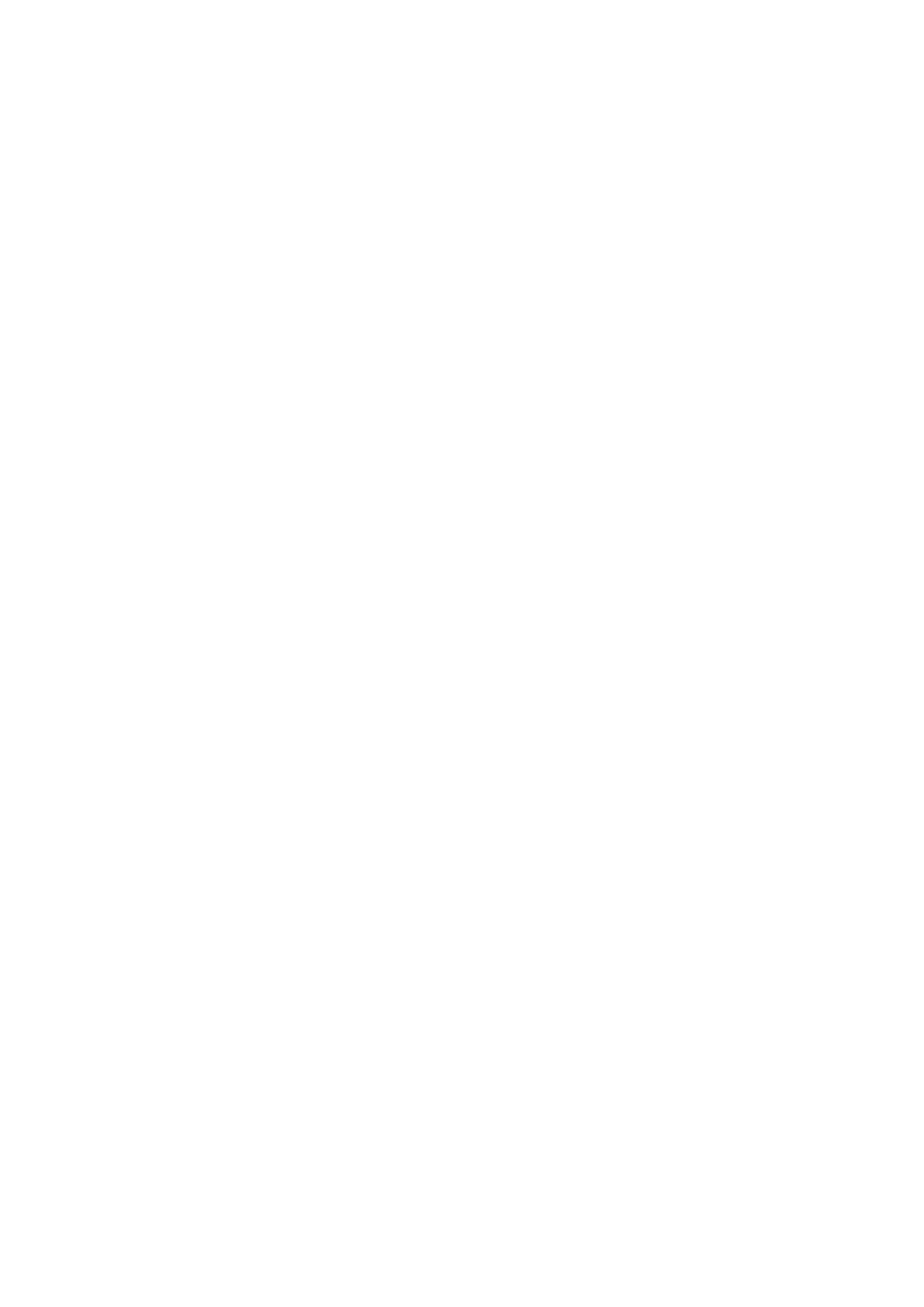

# <span id="page-2-1"></span><span id="page-2-0"></span> **Scotland Excel IT Acceptable Use Policy**

Version: 3 16/04/2018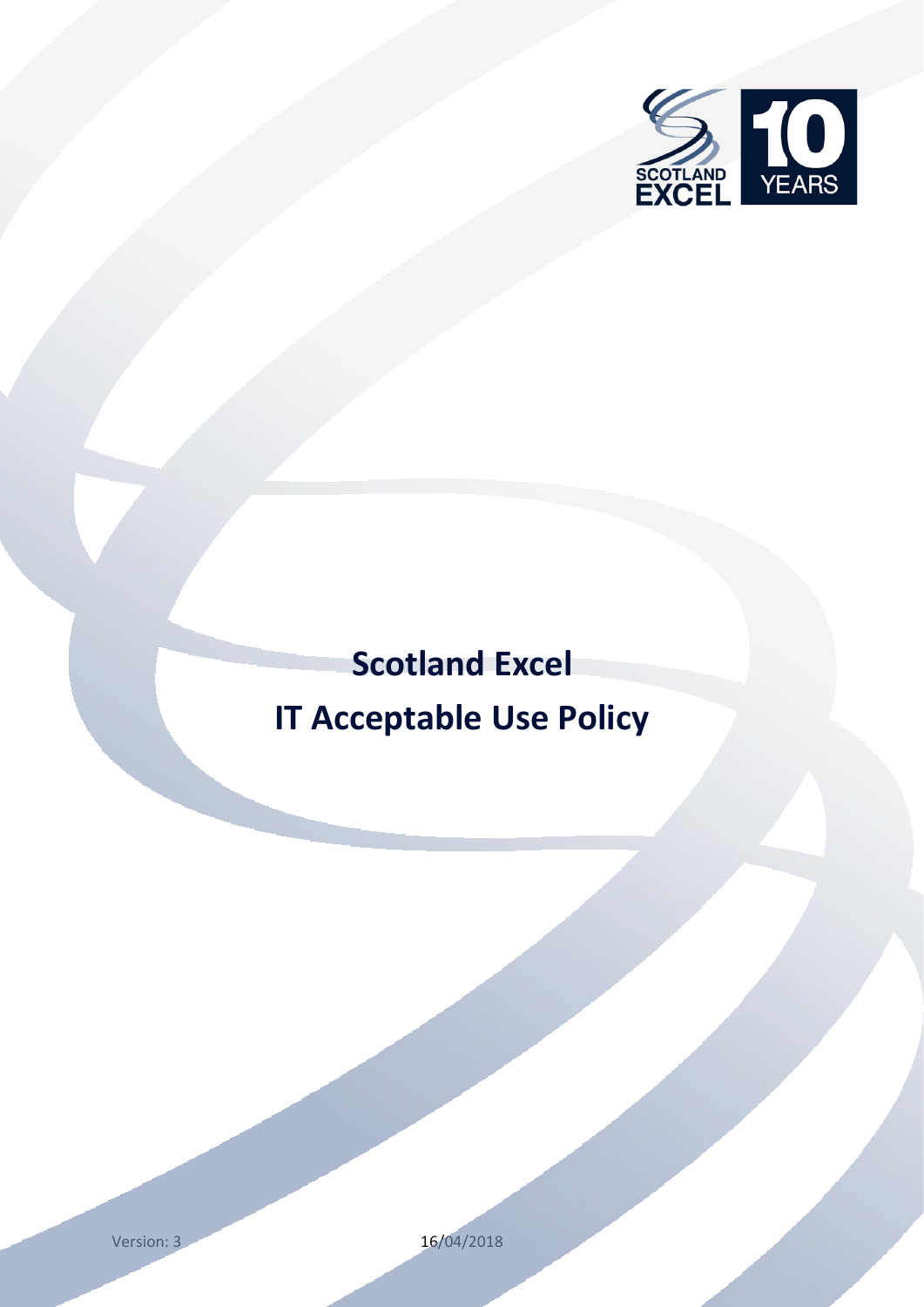# Table of Contents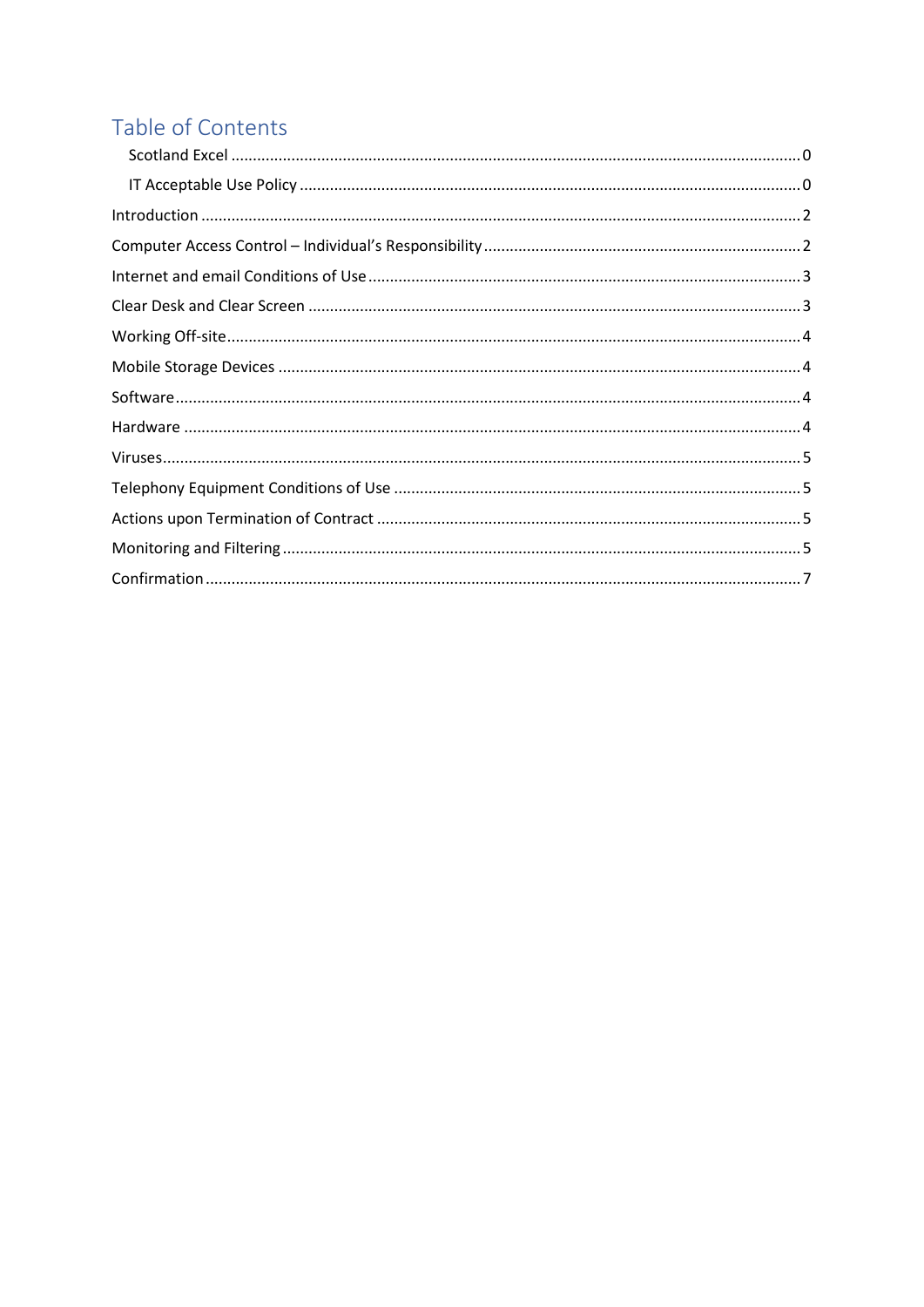# <span id="page-4-0"></span>**INTRODUCTION**

This Acceptable Usage Policy covers the security and use of all Scotland Excel's information and IT equipment. It also includes the use of email, internet, voice and mobile IT equipment. This policy applies to all Scotland Excel's employees, contractors and agents (hereafter referred to as 'individuals').

This policy applies to all information, in whatever form, relating to Scotland Excel's business activities worldwide, and to all information handled by Scotland Excel relating to other organisations with whom it deals. It also covers all IT and information communications facilities operated by Scotland Excel or on its behalf.

# <span id="page-4-1"></span>**COMPUTER ACCESS CONTROL – INDIVIDUAL'S RESPONSIBILITY**

Access to the Scotland Excel IT systems is controlled by the use of User IDs, passwords and a Multifactor Authentication (MFA) process. All User IDs and passwords are to be uniquely assigned to named individuals and consequently, individuals are accountable for all actions on the Scotland Excel's IT systems.

### **Individuals must not:**

- Allow anyone else to use their user ID and password on any Scotland Excel IT system.
- Leave their user accounts logged in at an unattended and unlocked computer.
- Use someone else's user ID and password to access Scotland Excel's IT systems.
- Leave their password unprotected (for example writing it down).
- Perform any unauthorised changes to Scotland Excel's IT systems or information.
- Attempt to access data that they are not authorised to use or access.
- Exceed the limits of their authorisation or specific business need to interrogate the system or data.
- Connect any unauthorised device to the Scotland Excel network or IT systems.
- Store Scotland Excel data on any unauthorised device.
- Give or transfer Scotland Excel data or software to any person or organisation. outside Scotland Excel without the authority of Scotland Excel.

Line managers must ensure that individuals are given clear direction on the extent and limits of their authority with regard to IT systems and data.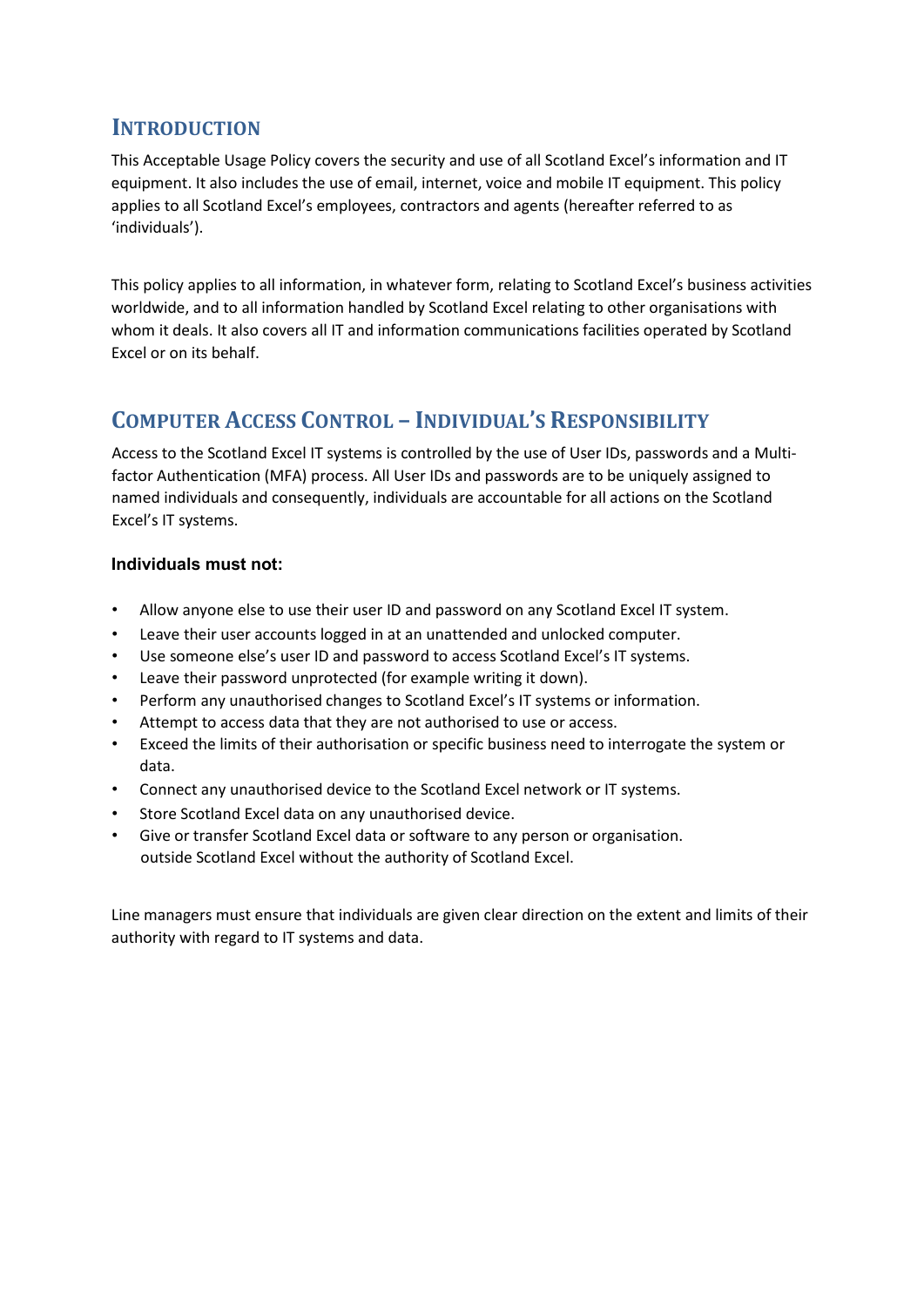# <span id="page-5-0"></span>**INTERNET AND EMAIL CONDITIONS OF USE**

Use of Scotland Excel internet and email is intended for business use. Personal use is permitted where such use does not affect the individual's business performance, is not detrimental to Scotland Excel in any way, not in breach of any term or condition of employment and does not place the individual or Scotland Excel in breach of statutory or other legal obligations.

All individuals are accountable for their actions on the internet and email systems.

### **Individuals must not:**

- Use the internet or email for the purposes of harassment or abuse.
- Use profanity, obscenities, or derogatory remarks in communications.
- Access, download, send or receive any data (including images), which Scotland Excel considers offensive in any way, including sexually explicit, discriminatory, defamatory or libellous material.
- Use the internet or email to make personal gains or conduct a personal business.
- Use the internet or email to gamble.
- Use the email systems in a way that could affect its reliability or effectiveness, for example distributing chain letters or spam.
- Place any information on the Internet that relates to Scotland Excel, alter any information about it, or express any opinion about Scotland Excel, unless they are specifically authorised to do this.
- Send unprotected sensitive or confidential information externally.
- Forward Scotland Excel mail to personal non-Scotland Excel email accounts (for example a personal Hotmail account).
- Make official commitments through the internet or email on behalf of Scotland Excel unless authorised to do so.
- Download copyrighted material such as music media (MP3) files, film and video files (not an exhaustive list) without appropriate approval.
- In any way infringe any copyright, database rights, trademarks or other intellectual property.
- Download any software from the internet without prior approval of the IT Department.
- Connect Scotland Excel devices to the internet using non-standard connections.

# <span id="page-5-1"></span>**CLEAR DESK AND CLEAR SCREEN**

In order to reduce the risk of unauthorised access or loss of information, Scotland Excel enforces a clear desk and screen ethos as follows:

- Personal or confidential business information must be protected using security features provided for example secure print on printers.
- Computers must be logged off/locked or protected with a screen locking mechanism controlled by a password when unattended.
- Care must be taken to not leave confidential material on printers or photocopiers.
- All business-related printed matter must be disposed of using confidential waste bins or shredders.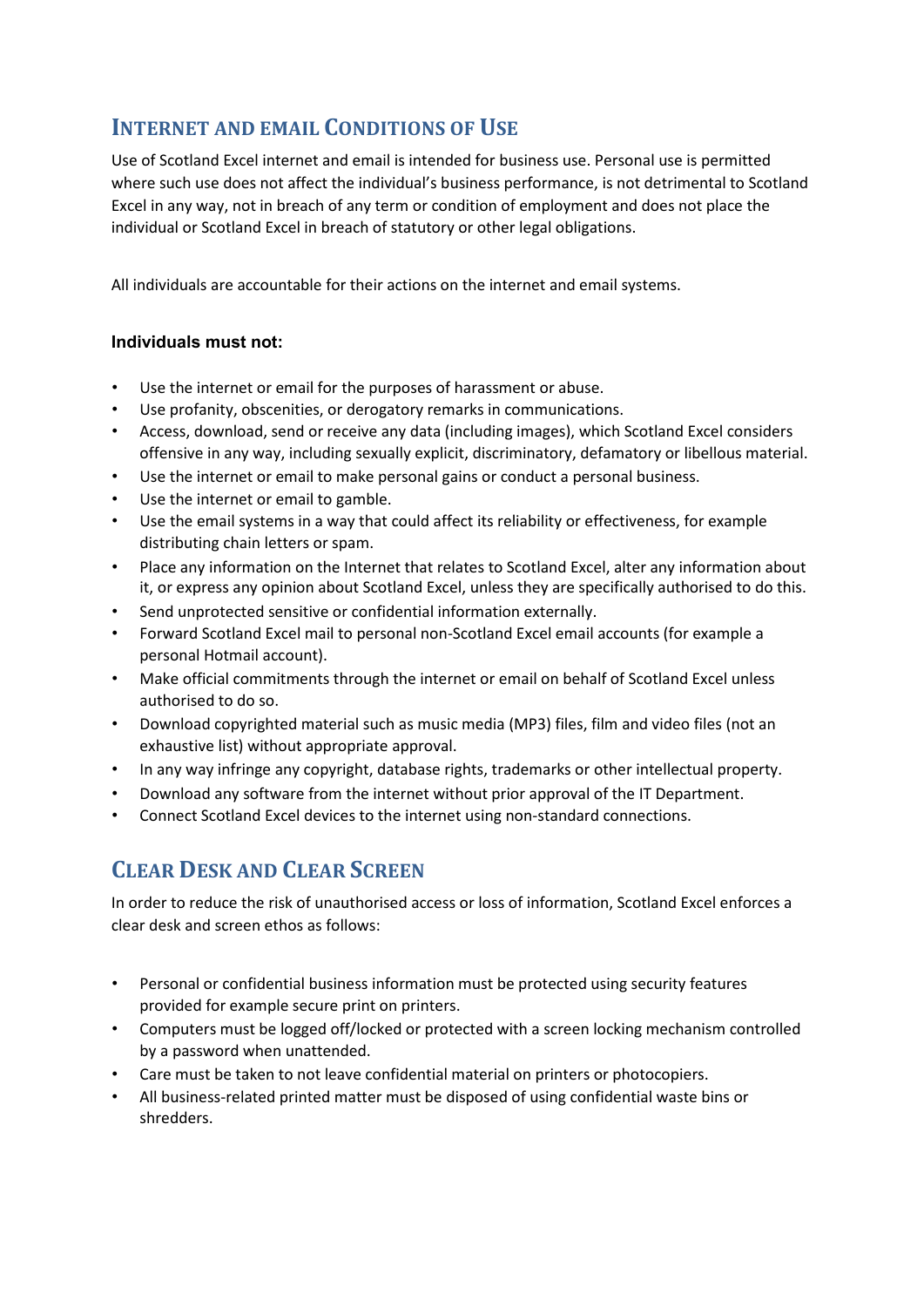# <span id="page-6-0"></span>**WORKING OFF-SITE**

It is accepted that laptops and mobile devices will be taken off-site. The following controls must be applied:

- Working away from the office must be in line with Scotland Excel remote working procedures.
- Equipment and media taken off-site must not be left unattended in public places (e.g. must not be store in public view in a car.)
- Laptops must be carried as hand luggage when travelling.
- Information should be protected against loss or compromise when working remotely (for example at home or in public places). Laptop encryption must be used.
- Particular care should be taken with the use of mobile devices such as laptops, mobile phones, smartphones and tablets. They must be protected at least by a password or a PIN and, where available, encryption.

# <span id="page-6-1"></span>**MOBILE STORAGE DEVICES**

Mobile devices such as memory sticks, CDs, DVDs and removable hard drives must be used only in situations when network connectivity is unavailable or there is no other secure method of transferring data. Only Scotland Excel authorised mobile storage devices with encryption enabled must be used, when transferring sensitive or confidential data.

## <span id="page-6-2"></span>**SOFTWARE**

Employees must use only software that is authorised by Scotland Excel on Scotland Excel's computers. Authorised software must be used in accordance with the software supplier's licensing agreements. All software on Scotland Excel computers must be approved and installed by the Scotland Excel IT department.

#### **Individuals must not:**

• Store personal files such as music, video, photographs or games on Scotland Excel IT equipment.

# <span id="page-6-3"></span>**HARDWARE**

Employees must ensure reasonable steps are taken to ensure hardware is maintained and stored in a secure manner (to the best of your ability). This includes;

- Ensuring any damage to Scotland Excel IT Hardware is reported to the IT department in a timely manner.
- Changes in hardware ownership are immediately reported to the IT department and the Confirmation section of this document by amended with the changed assets.
- Both physical condition and cleanliness of the hardware is kept to an acceptable standard.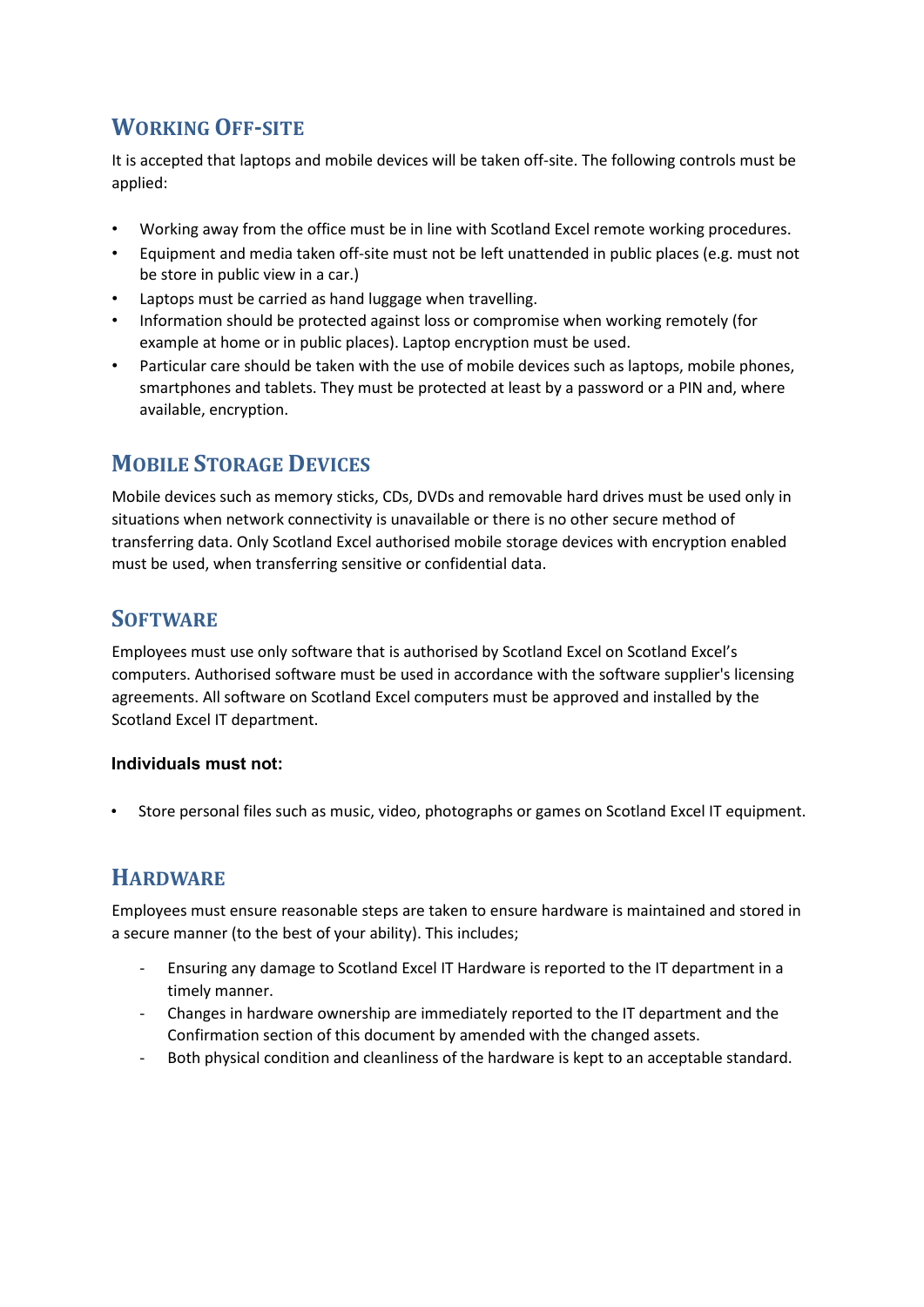# <span id="page-7-0"></span>**VIRUSES**

The IT department has implemented centralised, automated virus detection and virus software updates within the Scotland Excel. All PCs have antivirus software installed to detect and remove any virus automatically.

### **Individuals must not:**

- Remove or disable anti-virus software.
- Attempt to remove virus-infected files or clean up an infection, other than by the use of approved Scotland Excel anti-virus software and procedures.

# <span id="page-7-1"></span>**TELEPHONY EQUIPMENT CONDITIONS OF USE**

Use of Scotland Excel voice equipment is intended for business use. Individuals must not use Scotland Excel's voice facilities for sending or receiving private communications on personal matters, except in exceptional circumstances. All non-urgent personal communications should be made at an individual's own expense using alternative means of communications

#### **Individuals must not:**

- Use Scotland Excel's Telephony equipment for conducting private business.
- Make hoax or threatening calls to internal or external destinations.
- Accept reverse charge calls from domestic or International operators, unless it is for business use.

# <span id="page-7-2"></span>**ACTIONS UPON TERMINATION OF CONTRACT**

All Scotland Excel equipment and data, for example laptops and mobile devices including telephones, smartphones, USB memory devices and CDs/DVDs, must be returned to Scotland Excel at termination of contract.

All Scotland Excel data or intellectual property developed or gained during the period of employment remains the property of Scotland Excel and must not be retained beyond termination or reused for any other purpose.

# <span id="page-7-3"></span>**MONITORING AND FILTERING**

All data that is created and stored on Scotland Excel computers is the property of Scotland Excel and there is no official provision for individual data privacy, however wherever possible Scotland Excel will avoid opening personal emails.

IT system logging will take place where appropriate, and investigations will be commenced where reasonable suspicion exists of a breach of this or any other policy. Scotland Excel has the right (under certain conditions) to monitor activity on its systems, including internet and email use, in order to ensure systems security and effective operation, and to protect against misuse.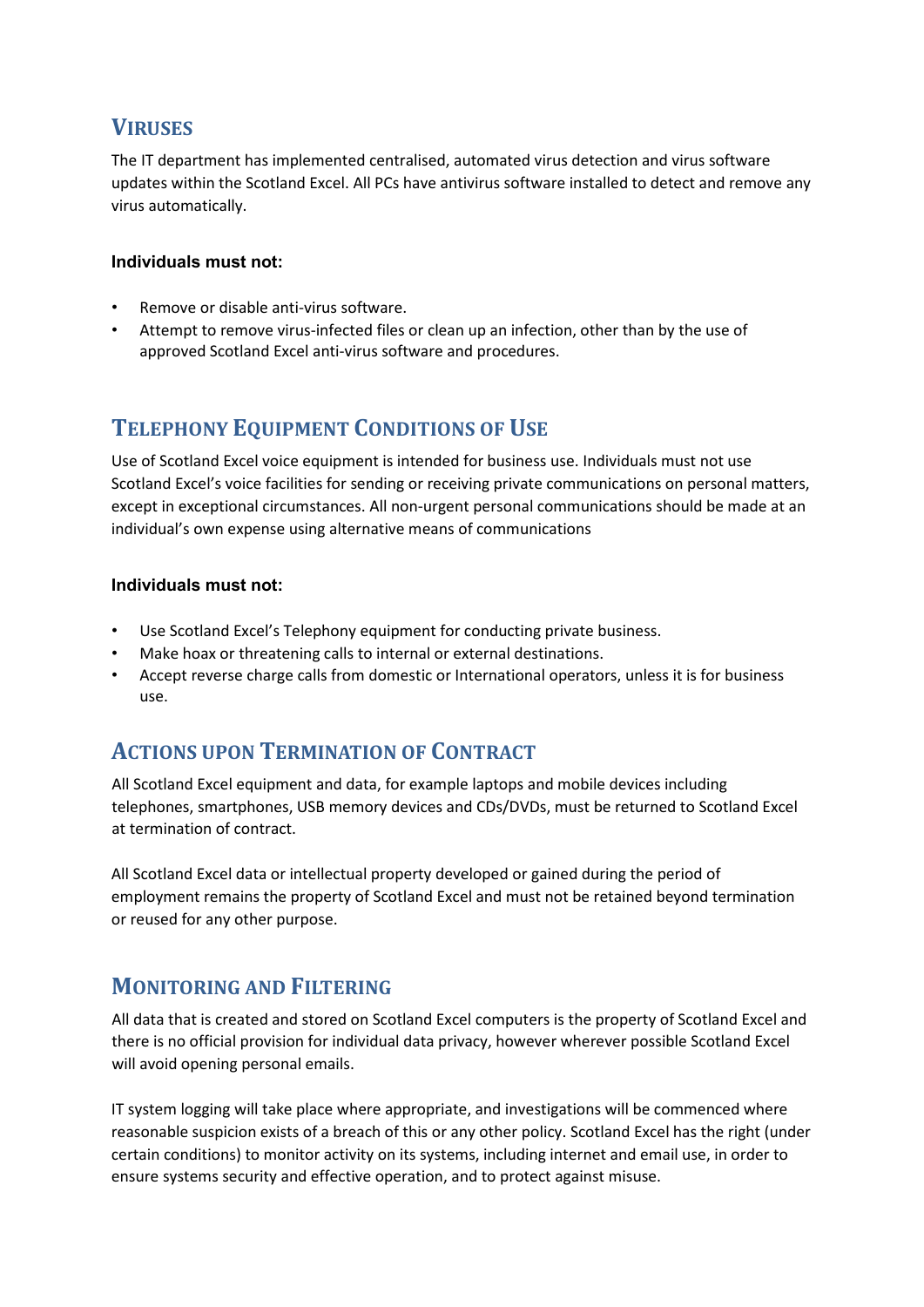Any monitoring will be carried out in accordance with audited, controlled internal processes, the UK Data Protection Act 2018, the General Data Protection Regulation (regulation EU 2016/679) ("GDPR"), the Privacy and Electronic Communications (EC Directive) Regulations 2003, the Regulation of Investigatory Powers Act 2000 and the Telecommunications (Lawful Business Practice Interception of Communications) Regulations 2000. This policy must be read in conjunction with:

- Computer Misuse Act 1990
- Data Protection Act 2018

**It is your responsibility to report suspected breaches of security policy without delay to your line management, the IT department, or the Data Protection Officer.**